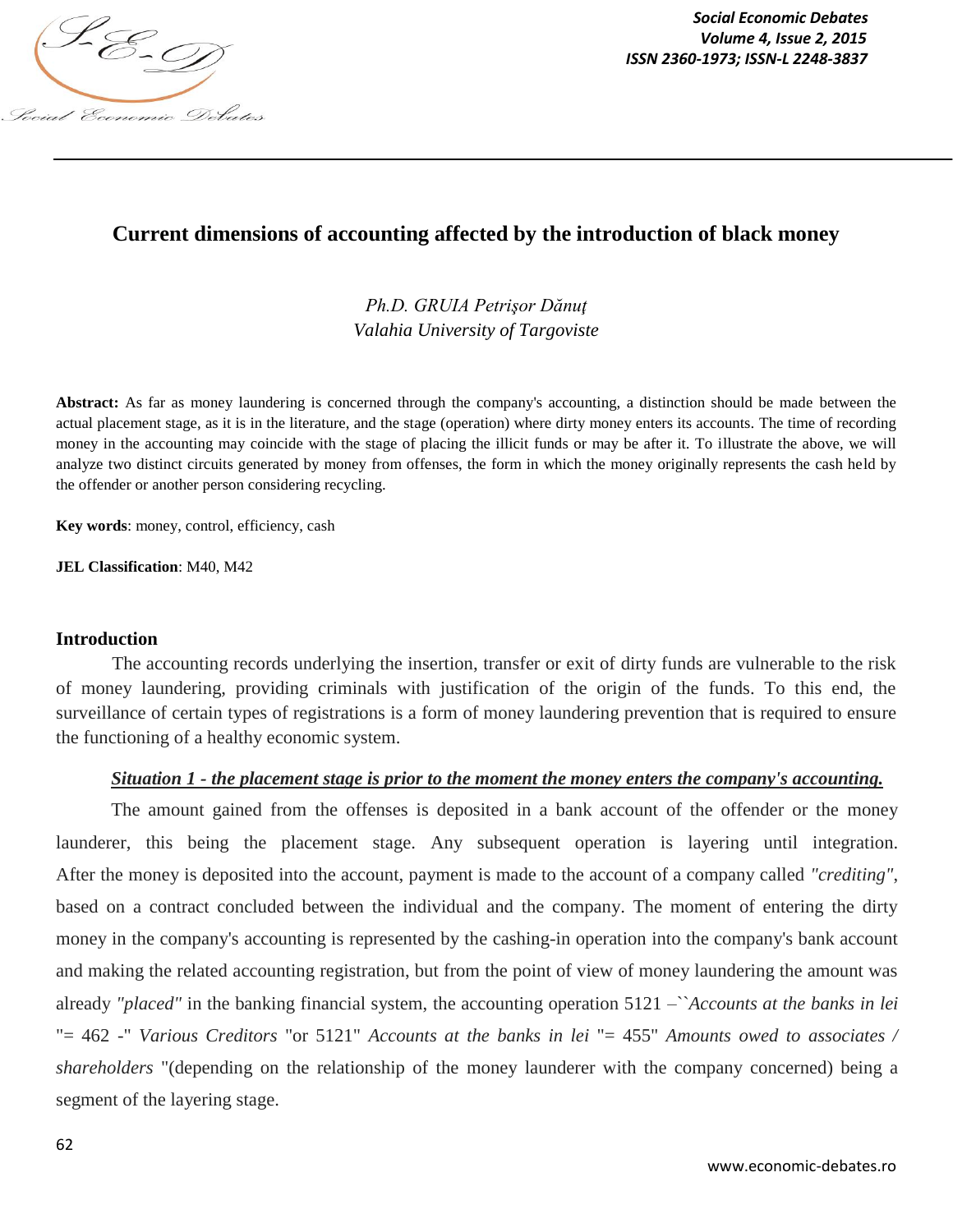

# *Situation 2 - the placement stage coincides with the moment of money entry in the company's accounting*

The amount gained from the offenses is deposited by the person concerned directly to the company's bank account or the company's cash desk with the same justification as *"company crediting"*, but in this situation, the placement stage coincides with the input of dirty money into the company's accounting. The accounting operations related to the placement of black money are in this case 531 *"House"* = 462 *"Various Creditors"* (531 *"House"* = 455 *"Amounts owed to associates / shareholders"*) or 5121 " *Accounts at the banks in lei* " = 462 "*Various Creditors* "(5121" *Accounts at the banks in lei* "= 455" *Amounts owed to associates / shareholders* ").

## A. **Crediting of the company**

**Crediting of the company by associates** is an attractive option for money launderers, regardless of whether they are made through the company's cash desk or bank account. In general, **cash crediting** is preferred by individual associates, as cash handling is not restricted by law. The crediting of the company by associates through cash deposits in cash desk is typical for tax evasion situations by not recording revenue. Thus, the amounts resulting from the sale of the goods traded by the company are deposited in the company's cash desk with title "crediting of the company" so as to create a right of claim on the company that justifies withdrawals of amounts from its accounts.

The crediting of the company is an extremely safe method for money launderers, especially when a small number of people (associates and administrators) are involved in the company's activity. This security is given by the "zero" exposure to entities in the banking financial system who may be aware of possible irregularities and who may find suspicions about the company's activity. After the money is collected, the money is immediately merged with the already existing amounts in the account 531 - "House", after which new cash payments can be made to the various suppliers. The balance may be deposited in the bank account, and there is no direct contact between the creditor of the company and the credit institution. However, the use of this money-laundering method also has a number of drawbacks, which is why it is used for smaller-scale criminal activities that do not require the transfer of large amounts of money ( $\epsilon$  million!) and do not have a transnational character.

**Crediting of the company on account 512 - "Current Accounts with Banks" = 455 - "Amounts owed to shareholders / associates"** is one of the most widespread forms of infiltration of the profits from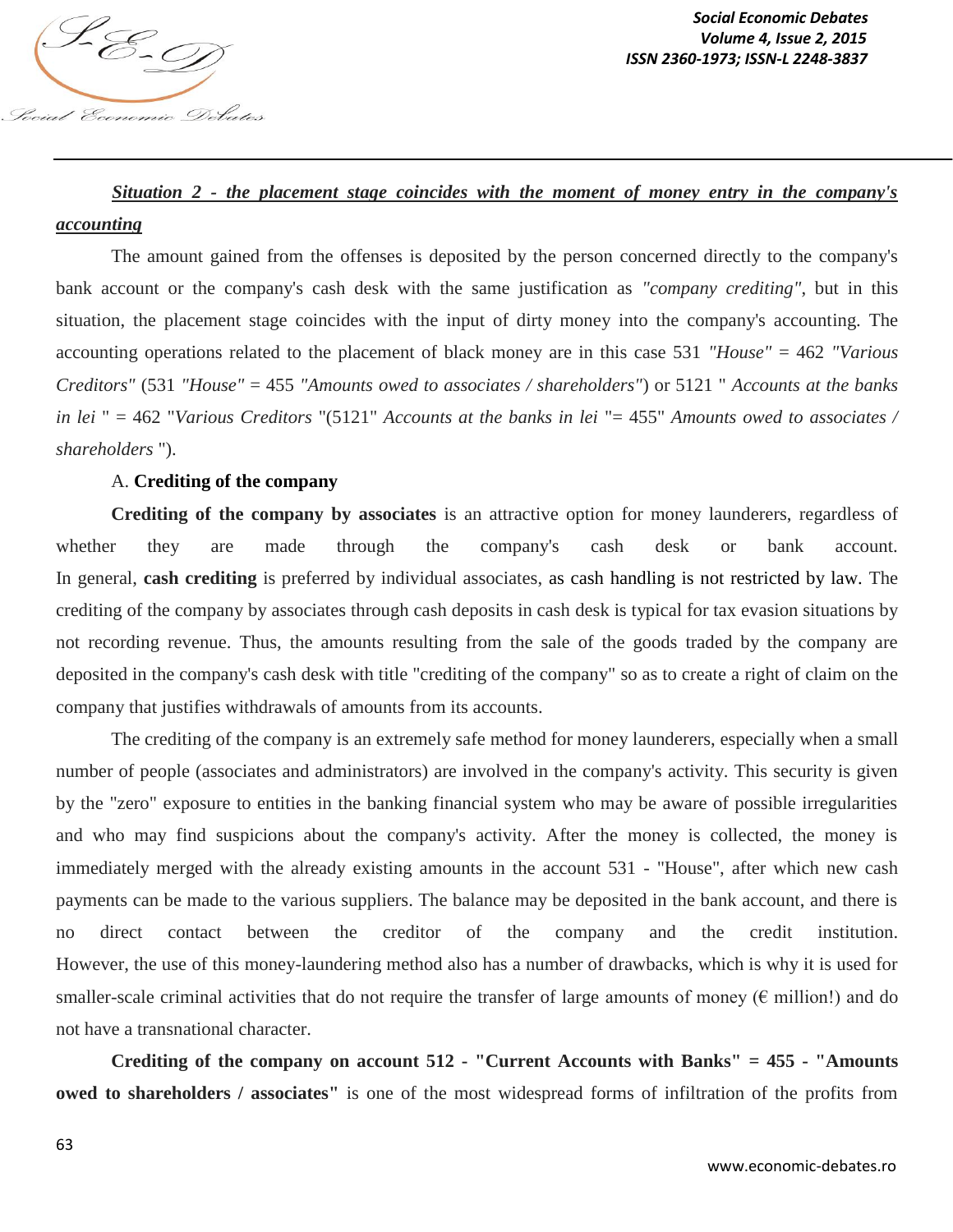offenses in the company's current activity and thus in the surface economy.

Unlike the direct infiltration of black money into the company's accounts (cash-deposited), crediting to the company using the bank accounts of the associates has no value limits, nor currency.

The crediting of the company by individual persons associates can be done both in lei and in foreign currency, from their accounts opened in Romania or abroad<sup>1</sup>.

## **B. Crediting of the company by entities holding participation interests**

**Crediting of the company by entities holding participation interest** in it is another method of recycling black money, usually on the territory of countries other than the one where the predicate offense (s) was committed.

Involvement of affiliated entities located in tax havens in money laundering schemes is a preferred method for transfers worth several hundred thousand or even millions euro (or equivalent in any currency) from one jurisdiction to another.

The method has a number of advantages for money laundering such as: the high amount of loans that can be granted in view of the association relationship between the parties, the favorable conditions for granting the justified loans in the same way, the performance of operations between firms controlled by the same individual person or group of individuals, which makes the risk of detection much diminished.

Thus, it can be found in the company's accounting:

 $\checkmark$  Settlements between two companies carrying out a joint-venture activity, materialized by bank transfers under the Association Agreement:

*512 "Accounts at the banks" = 458 "Settlements from joint operations - liabilities"*

 $\checkmark$  Loans granted by companies within the group with interests (expenditures with interests being deducted under certain tax conditions):

*512 " Accounts at the banks " = 167 "Assimilated loans and debts" 666 "Expenditures regarding interests" = 168 "Interests on assimilated loans and debts"*

 $\checkmark$  Transfers between affiliated companies and interest calculated for these transfers 512 " *Accounts at the banks* " = 4511 "*Settlements between affiliated entities* (A / P)" 666 " *Expenditures regarding interests* " = 4518 "Interests on settlements between affiliated entities (A/P)"

<sup>64</sup>  $\overline{a}$ *<sup>1</sup> Activity report ONPCSB, 2008, pages 71 and 78*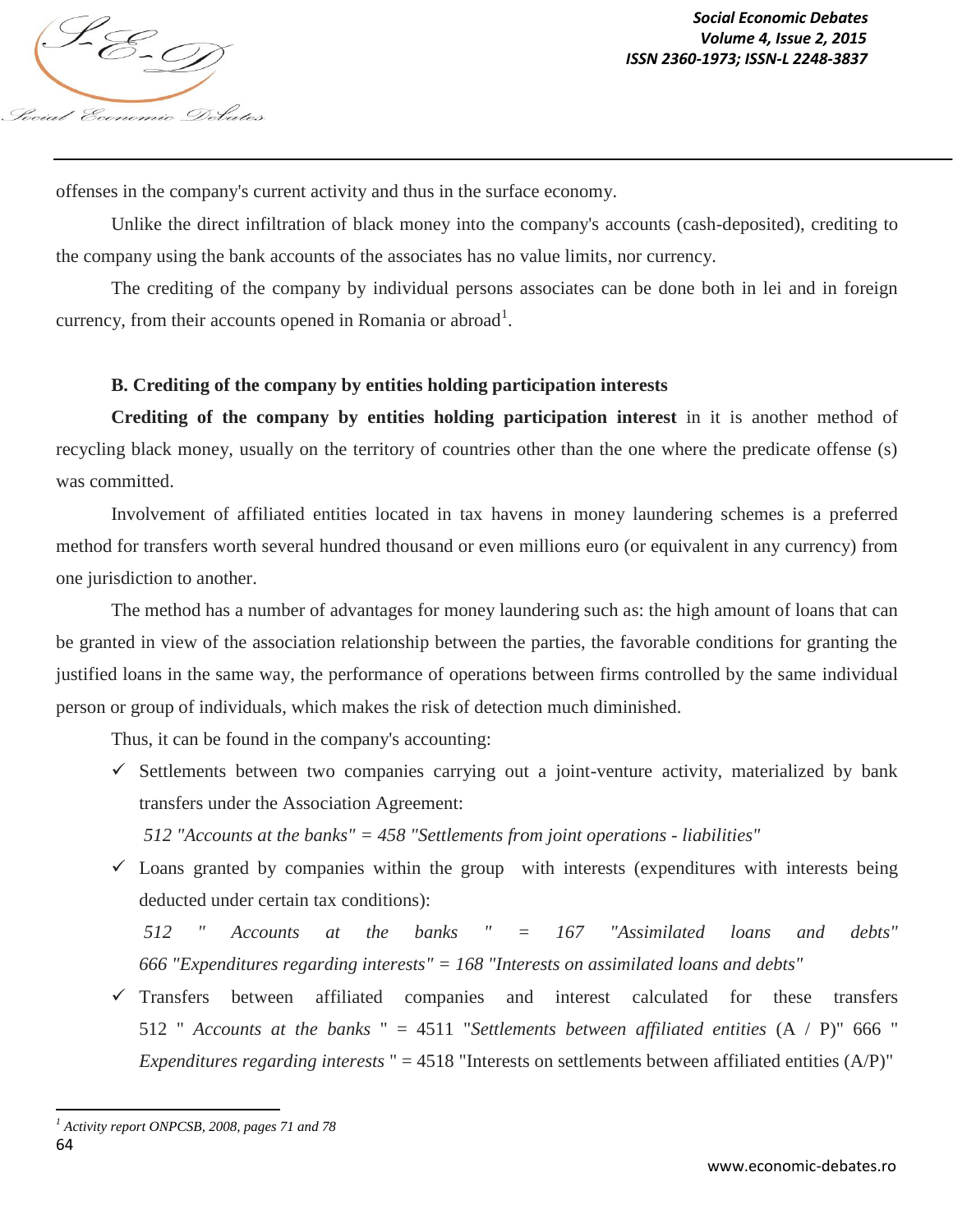

### **C. Crediting of the company by various persons**

**Crediting of the company by other persons** may be another form of introducing illicit funds into company accounts for recycling.

In this respect, the participation of the company by means of associates or administrators in the money laundering circuit can be voluntary or not, because offering cheap capital (Roudaut, 2010) is a temptation for any businessman, regardless of his position on the market or the size of the company.

In the situation where the entrepreneur is not in a criminal association with the person who offers the credit, it is desirable that he (the good faith investor) should take steps to ensure that the source of the funds is not likely to put him threatening reputation, moral integrity, or (even) ownership of the assets resulting from the use of dirty money<sup>2</sup>.

Accounting records in accounts 455 - "*Amounts owed to associates / shareholders",* 1663 - " *Liabilities to entities to which the company is connected by participation interests*", 1661 - "*Liabilities to affiliated entities*" and 462 "*Different creditors"* are able to generate suspicions in certain situations.

### **D. Encashment from sale**

**Cash depositing in the company's cash desk or bank account** with the title "*encashment from sale*" is a "classic"<sup>3</sup> money-laundering method. It offers the advantage that it is part of the current characteristics of a retail activity and does not raise suspicions.

With regard to deposits in the cash desk, the participation of other entities in the transaction is excluded, which is likely to obliterate the origin of the money from any third party that might consider it as a suspect operation. Such situations may, however, be detected in the course of controls, for example by the Financial Guard Commissioners, who have the obligation to sanction the non-declaration to the authorities<sup>4</sup> of cash operations in the cash desk of the company above the reporting  $\text{limit}^5$ .

On the other hand, the major disadvantage of accounting records in relation to account 411 - "*Clients*" is that revenue is generated, with the obligation to pay the related taxes. Usually criminals do not assume this cost of recycling, and to avoid it, they generally appeal to parallel, fictitious records, representing payment obligations to *"phantom"* companies.

4 ONPCSB

 $\overline{a}$ *2 Art. 32, Act no. 656/2002*

<sup>3</sup> *It is Al Capone's famous method with his famous laundries*

 $<sup>5</sup>$  Article 5, parag.(7) of the Act no. 656/2002</sup>

<sup>65</sup>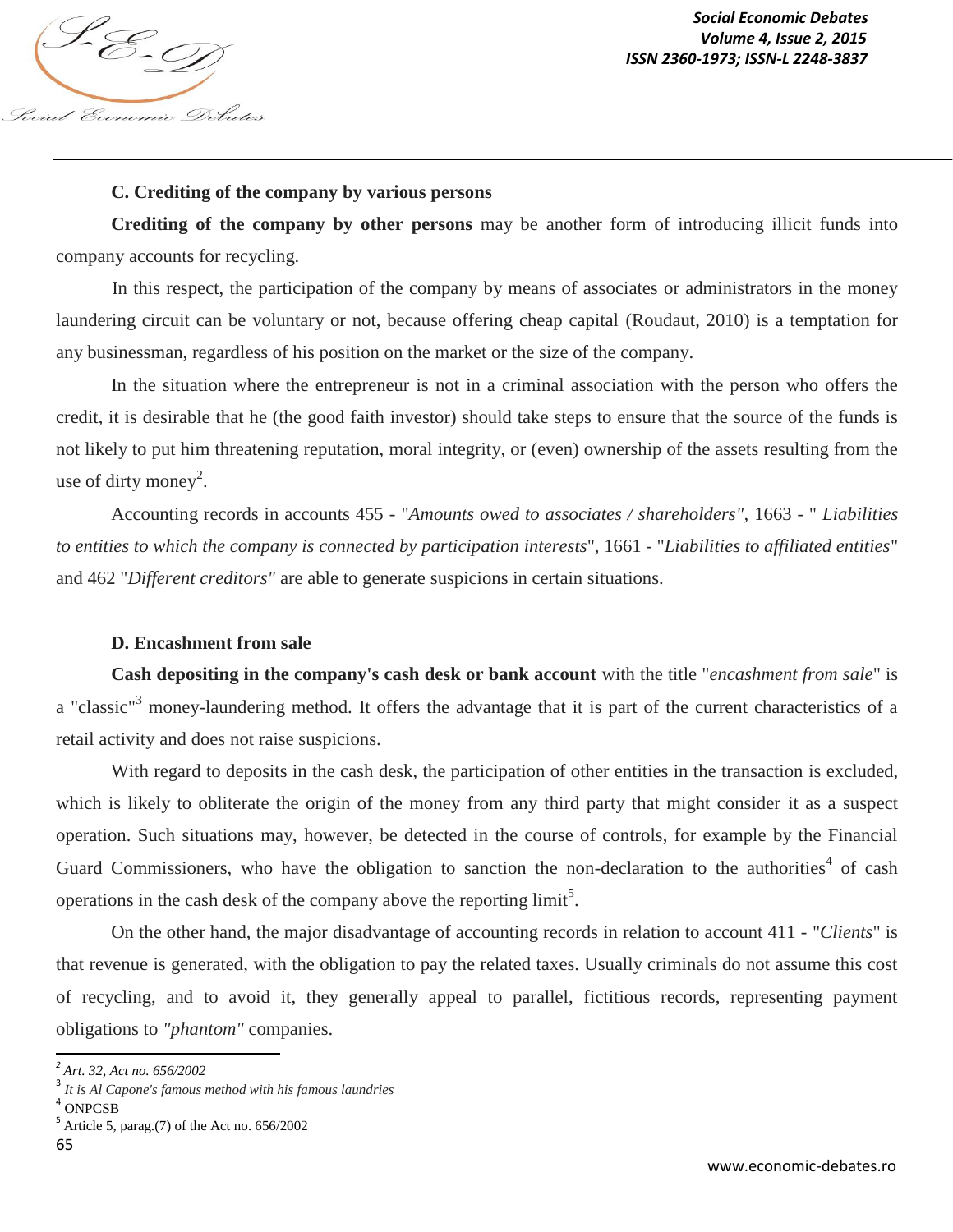

Another major drawback of this technique lies in its limited character in terms of volume and currency. Cash deposits with the "*encashment from sale*" justification can not exceed the modest values and can only be done in the national currency; often the amounts derived from organized crime exceed many millions of euros and are denominated in different currencies.

As strange as it may seem, there are situations where the money (found in the company's bank accounts) becomes dirty by handling operations on accounts 401 - "*Providers*" and 411 - "*Clients*". This is a special case, and it is about overlapping some tax evasion situations with money laundering operation. The special feature of such a technique is that the dirty money placement is completely missing, making the money *becoming dirty* directly in the financial-banking system by falsifying some accounting operations.

### **E. Participation in the share capital of companies.**

Dirty money can be infiltrated into the company's accounting ever since it was set up, on the occasion of the increase of the share capital, or in any situation of changing the structure or composition of the shareholders.

In this situation, the following are recorded in the accounting:

- $\checkmark$  Decision of the Founding Companies' Associates or the Decree to increase the share capital for an existing company, as a commitment to deposit of the available: 456 "*Settlements with associates / shareholders regarding share capital*" = 1011 "*Subscribed and unpaid capital*";
- $\checkmark$  Submission of the share capital according to the commitment made by the Decision or the Decree: 512 "*Accounts at the banks*" = 456 "*Settlements with associates / shareholders regarding share capital"*

1011 "*Subscribed and unpaid capital*" = 1012 "*Subscribed and paid-up capital*".

Incorporation of companies by organized crime groups has at some point become a practice in the United States of America, which has generated a vigorous response from state authorities, especially with regard to those companies operating in risk-sensitive areas of money laundering, such as banks, insurance companies, brokerage firms, etc. It goes without saying that it is extremely easy to launder money when the offender is actually the bank's owner.

Money laundering schemes by combining illicit funds into the regular business of the company has the advantage of offering anonymity to operations as long as the company used was from the very beginning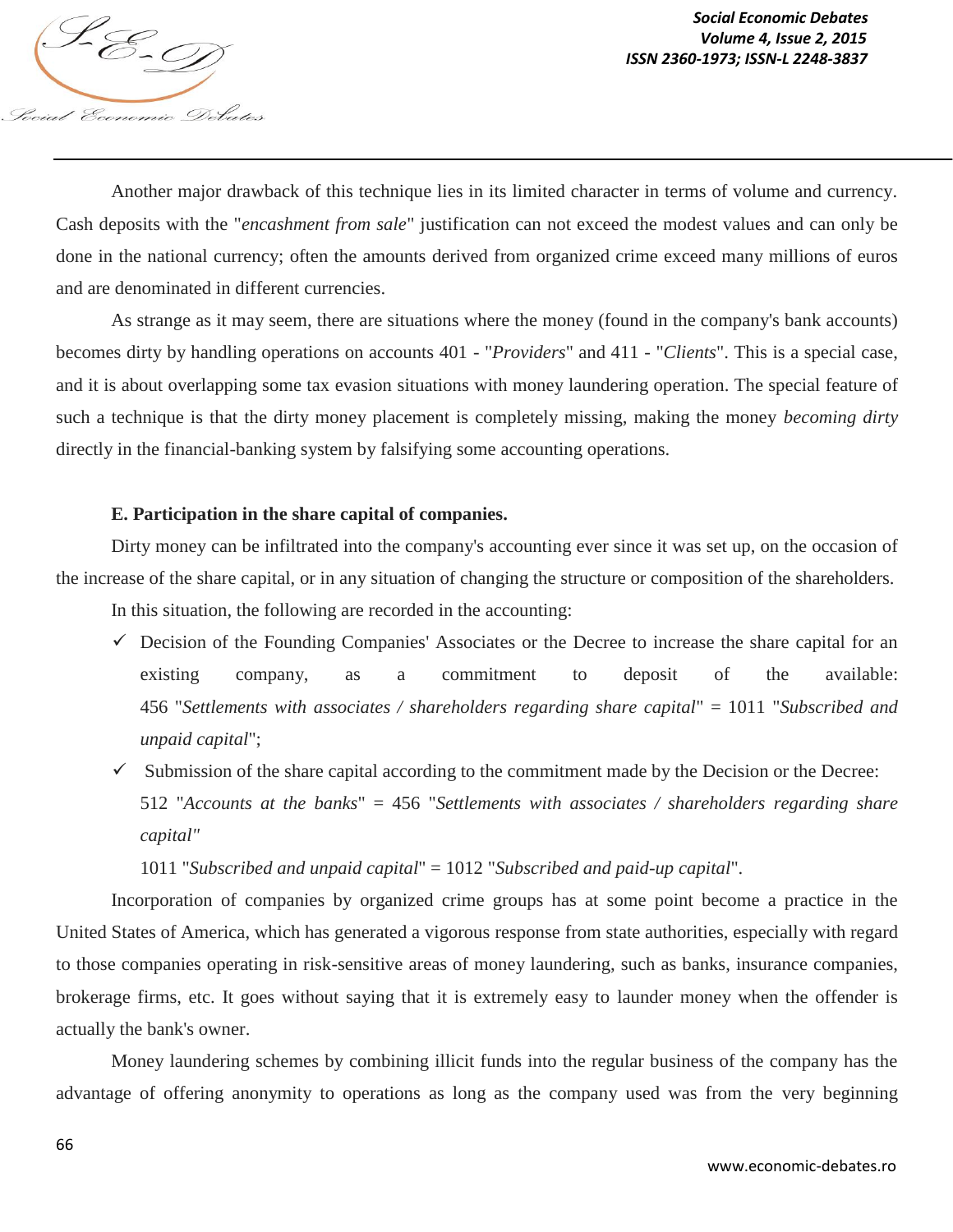

constituted with suspicious funds and the offender holds control over it.

Given the obvious risks associated with the mix of illicit funds in the ordinary business of companies, the EGMONT<sup>6</sup> Group has dedicated two chapters in the study of this phenomenon in "*100 Situations of Money Laundering*". Out of the 100 situations, the largest subsection shows black money blends in the business structure, due to attractiveness for launderers. One of the factors that led to the authorities' finding of these cases was the establishment of a new company, followed immediately by the sudden increase in the volume of transactions made by the company in the case, which could raise suspicions for the reporting entities<sup>7</sup>.

The infiltration of illicit capital into the share capital of companies raises a number of specific problems:

- The use of criminal capital, cheaper than illicit capital, offers a competitive advantage to companies controlled by organized crime groups, fundamentally disturbing the regulatory balance characteristic of market economy based on demand and supply;
- Control over corporations (which may become corporations) by criminals gives them an increasing power in the economy and society, with major risks that the status of investors, business people, also gives them political power, a state in which the very existence of the rule of law is threatened;
- Money laundering suspicions can be more difficult to be detected by external entities of the company (banks, accountants, auditors), as the whole activity of the company is directed to recycling operations. In other words, an abnormality can not be identified in a series of transactions that have (all) anomalies characteristics;
- A number of activities, such as nightclubs or restaurants, have more cash receipts, making it natural for large amounts of cash to be deposited in the company's cash desk or bank accounts. If the company was incorporated even for use in recycling black money, the situation becomes even more risky.

From the perspective of the offender, infiltration of black money into the company's share capital may be the stage of integrating the criminal profit, but from an accounting perspective it is the time of placing the illicit funds in the company's accounts. In the case of procedures for identifying the assets for seizure / confiscation, it should start from the accounting records and to follow the path, respectively the way of using the relative funds.

To better accurately reflect this integration stage, an example of such transaction (Bachmann, 1992) is the purchase of some businesses that have experienced considerable losses, and then, using the illicit financial

7 *"*100 cases from EGMONT GROUP" – page 10, www.egmontgroup.org

 $\overline{a}$ 

<sup>&</sup>lt;sup>6</sup> The EGMONT Group is an international body of Financial Intelligence Units around the world. The aim is to strengthen the analysis capacity of suspicious operations and promote the exchange of information between the FIU members. www.egmontgroup.org.